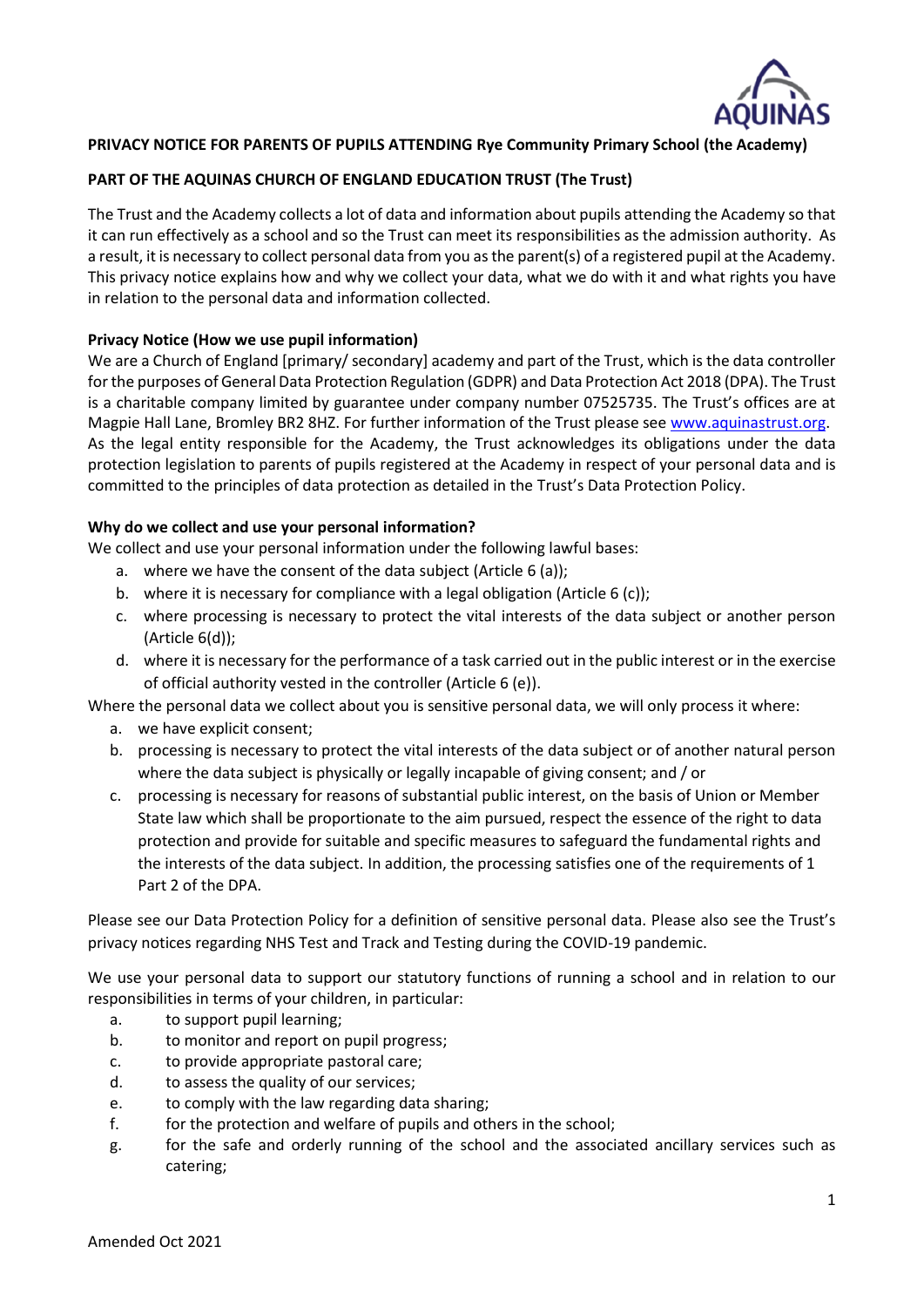

h. for the administration and business functions of the Academy.

## **The categories of information that we collect, hold and share about you include:**

- a. Personal information (such as name, address, contact details, occupation (optional) and place of work);
- b. Parent details (such as relationship to pupil, siblings (optional))
- c. Marital status (such as divorced, separated, court order in place);
- d. Characteristics (such as ethnicity, language, nationality, country of birth and free school meal eligibility);
- e. Medical Information (such as medical conditions which may impact on your child);
- f. Family circumstances (such as poor attendance, free school meals and pupil premium)

From time to time and in certain circumstances, we might also process personal data about pupils, some of which might be sensitive personal data, including information about criminal proceedings / convictions, information about sex life and sexual orientation, child protection / safeguarding. This information is not routinely collected about pupils and is only likely to be processed by the academy in specific circumstances relating to particular pupils, for example, if a child protection issue arises or if a pupil is involved in a criminal matter. Where appropriate, such information may be shared with external agencies such as the child protection team at the Local Authority, the Local Authority Designated Officer and / or the Police. Such information will only be processed to the extent that it is lawful to do so and appropriate measures will be taken to keep the data secure.

We collect information about pupils when they join the school and update it during their time on the roll as and when new information is acquired.

#### **Collecting your information**

Whilst the majority of information you provide to us is mandatory, some of it is provided to us on a voluntary basis. In order to comply with the Data Protection Legislation, we will inform you whether you are required to provide certain information to us or if you have a choice in this. Where appropriate, we will ask you for consent to process personal data where there is no other lawful basis for processing it, you may withdraw consent at any time.

In addition, the Academy also uses CCTV cameras around the school site for security purposes and for the protection of staff and pupils. CCTV footage may be referred to during the course of disciplinary procedures (for staff or pupils) or investigate other issues. CCTV footage involving will only be processed to the extent that it is lawful to do so. Please see our CCTV policy for more details.

## **Storing your data**

We hold your data in accordance with the Trust's Document Management and Retention Policy.

A significant amount of personal data is stored electronically, for example, on our database, information management systems, finance and payroll systems and IT systems. Some information may also be stored in hard copy format.

Data stored electronically will be saved within a hybrid solution across the Trust. On premises as part of a Local Area Network which is supported by either ATS or the Academy's IT department within the Microsoft Azure Cloud Platform. All Local Area Networks are appropriately backed up. Microsoft Azure Data Centres are located within the UK and Europe. The contracts with these providers contain the necessary provisions to ensure the security of personal data. All data is backed up and measures are in place to protect the data from cyberattacks and ransomware.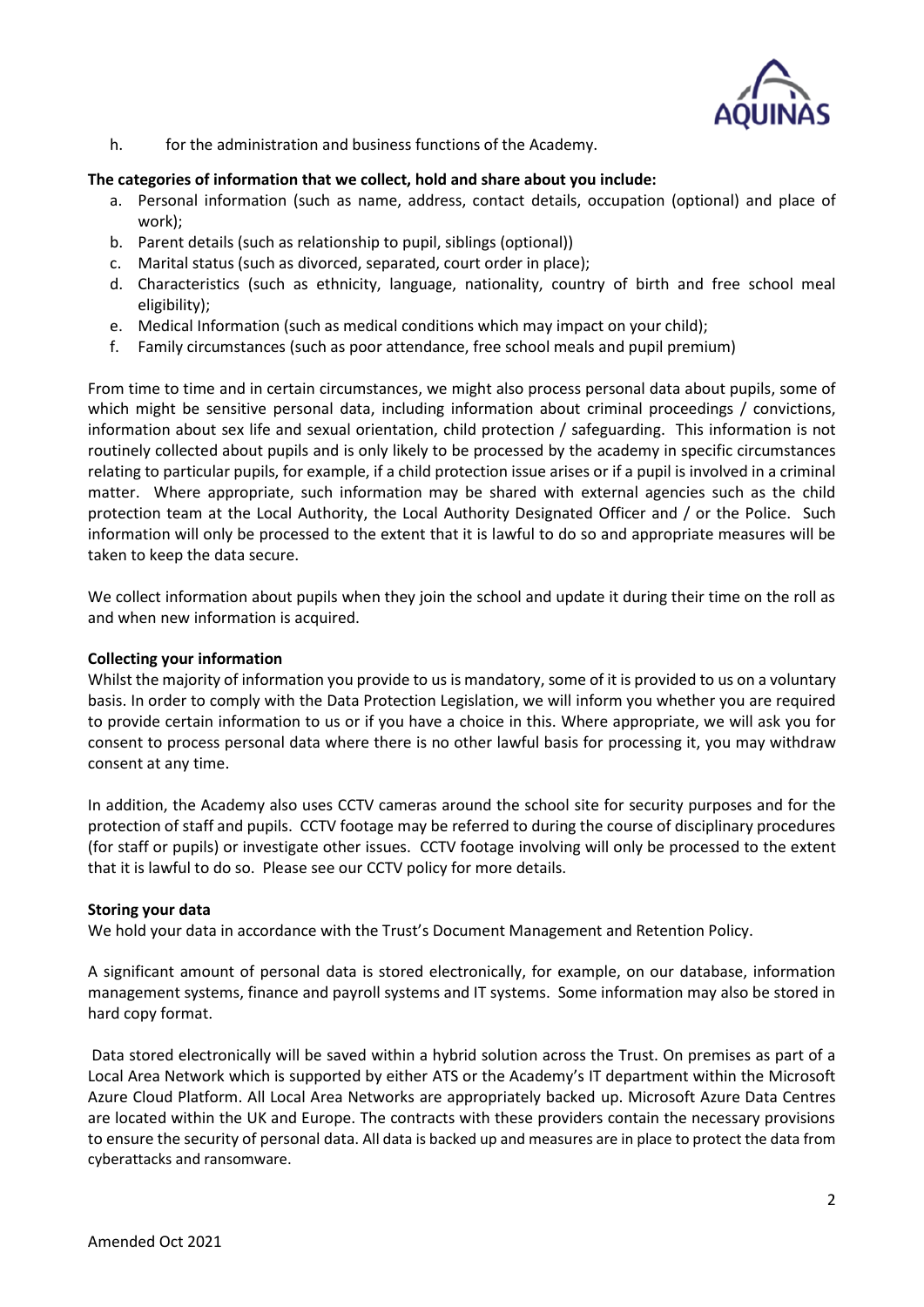

Personal data may be transferred to other countries if, for example, your child is relocating to a different country and joining a new setting abroad your details may be transferred as a part of this process. Appropriate steps will be taken to keep the data secure.

#### **Who do we share your information with?**

Your information and data is shared with staff at the Academy and Aquinas central, where necessary. We routinely share your information with:

- schools that your child attends after leaving us;
- our local authority, the London Borough of Bromley;
- a pupil's home local authority (if different);
- School Payment System Providers.

From time to time, we may also share your information other third parties including the following:

- the Police and law enforcement agencies;
- health professionals including the school nurse, educational psychologist, the NHS and Public Health England as a part of the Test and Trace requirements associated with the COVID-19 pandemic. Please also see the Trust's additional notice regarding the processing of data to support the national response to the COVID-19 Pandemic;
- Education Welfare Officers;
- Courts, if ordered to do so;
- Social Care and other external agencies;
- Prevent teams in accordance with the Prevent Duty on schools;
- other schools, for example, if we are negotiating a managed move and we have your consent to share information in these circumstances;
- our HR providers, for example, if we are seeking HR advice and a pupil is involved in an issue;
- our legal advisors;
- the Risk Protection Arrangement;

Some of the above organisations may also be Data Controllers in their own right in which case we will be jointly controllers of your personal data and may be jointly liable in the event of any data breaches. In the event that we share personal data about you with third parties, we will provide the minimum amount of personal data necessary to fulfil the purpose for which we are required to share the data.

#### **Why we share your information**

We do not share information about our pupils with anyone without consent unless the law allows us to do so.

#### **Requesting access to your personal data**

Under data protection legislation, you have the right to request access to information that we hold about you ("Subject Access Request"). To make a request for your personal data, contact one of the following; although any written request for personal data will be treated as a Subject Access Request.:

The Trust's Data Protection Officer: Mary Capon by writing to her at Aquinas Trust, Magpie Hall Lane, Bromley BR2 8HZ or emailing her at info@aquinastrust.org and inserting 'subject access request' in the subject box. The Academy's Data Protection Lead: Amy Biddle – [office@ryecollege.co.uk.](mailto:office@ryecollege.co.uk)

Subject to the section below, the legal timescales to respond to a Subject Access Request is one calendar month. As the Academy has limited staff resources outside of term time, we encourage you to submit Subject